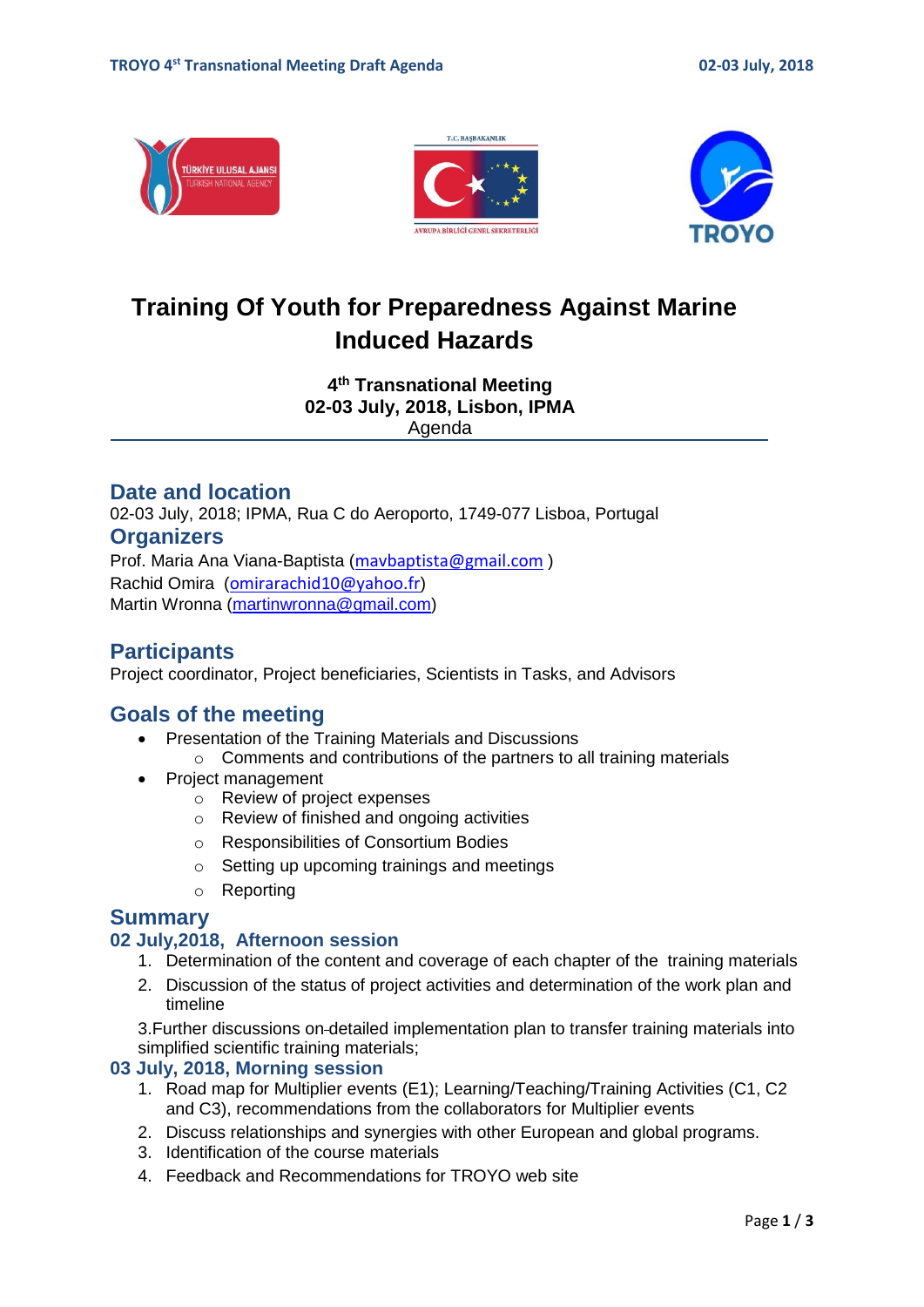## **02 July, 2018: Afternoon session**

| <b>Time</b> | <b>Title</b>                                                                                                                                                                                     | <b>Presenter/Leader</b>                                    |  |  |
|-------------|--------------------------------------------------------------------------------------------------------------------------------------------------------------------------------------------------|------------------------------------------------------------|--|--|
| 13:00-14:00 | Opening and welcoming<br>Project Management and Review on<br>the role of partners, Discussion on<br>Project achievements<br>Remaining activities<br>$\bullet$<br>Review of expenses<br>$\bullet$ | <b>IPMA</b><br><b>METU, TERA ANKARA,</b><br><b>UC, SRB</b> |  |  |
| 14:00-15:00 | Discussions on the training materials<br>Content and coverage of each<br>chapter<br>success levels of each multiplier<br>events<br>possible revisions of the training<br>materials               | <b>METU, TERA ANKARA,</b><br>IPMA, UC, SRB                 |  |  |
| 15.00-15:30 | Coffee break                                                                                                                                                                                     |                                                            |  |  |
| 15:30-16:00 | Final status of project activities and<br>evaluation of the success of the work<br>plan and timeline                                                                                             | <b>METU, TERA ANKARA,</b><br>IPMA, UC, SRB                 |  |  |
| 16:00-17:00 | Detailed review and discussions on the<br>executed activities training materials                                                                                                                 | <b>METU, TERA ANKARA,</b><br>IPMA, UC, SRB                 |  |  |

## **03 July, 2018: Morning session**

| <b>Time</b> | <b>Title</b>                                                                                                                                                                                                                                                    | <b>Presenter/Leader</b>                                                                                                   |
|-------------|-----------------------------------------------------------------------------------------------------------------------------------------------------------------------------------------------------------------------------------------------------------------|---------------------------------------------------------------------------------------------------------------------------|
| 09:00-10:30 | General discussions on the final status<br>of TROYO tasks<br><b>Discussions</b><br>Intellectual Outputs (O1, O2,<br>O3, 04, and O5);<br>Discussion on Multiplier events<br>(E1);<br>Discussion on Learning<br>/Teaching/Training Activities<br>(C1, C2 and C3). | <b>METU, TERA ANKARA,</b><br><b>IPMA, UC, SRB</b>                                                                         |
| 10:30-11:00 | Coffee break and Group Photo                                                                                                                                                                                                                                    |                                                                                                                           |
| 11:00-12:00 | setting out the timetable and<br>tasks for partners                                                                                                                                                                                                             | <b>Ahmet C Yalciner</b><br>Ahmet C. Yalciner and<br><b>Cengizhan Ceylan</b><br><b>METU, TERA ANKARA,</b><br>IPMA, UC, SBR |
| 12:00-12.30 | Plan for future meetings                                                                                                                                                                                                                                        | <b>METU, TERA ANKARA,</b><br>IPMA, UC, SBR                                                                                |
| 12.30       | Farewell                                                                                                                                                                                                                                                        |                                                                                                                           |